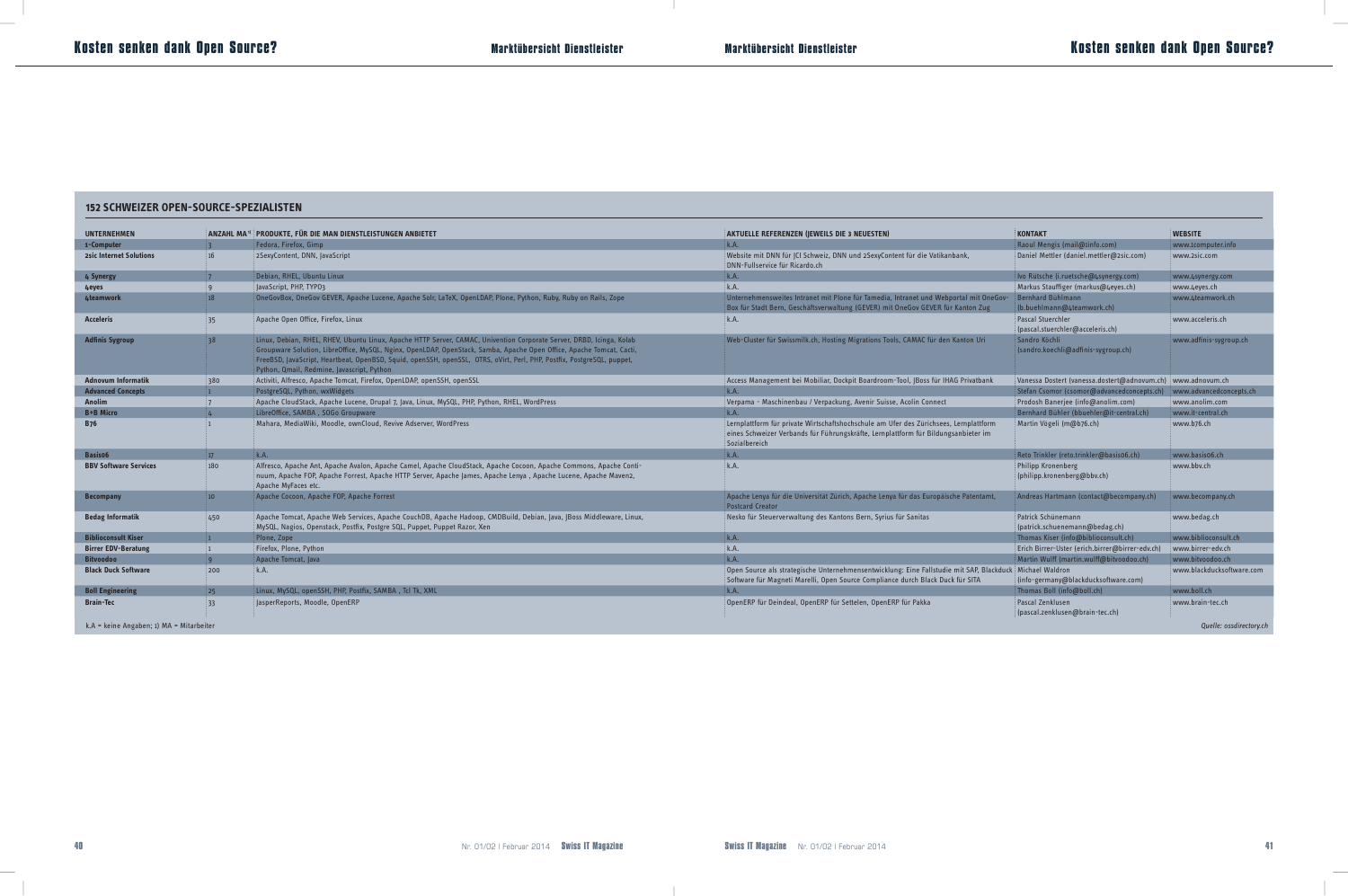# **Marktübersicht Dienstleister Kosten senken dank Open Source?**

### **152 SCHWEIZER OPEN-SOURCE-SPEZIALISTEN**

| 152 SCHWEIZER OPEN-SOURCE-SPEZIALISTEN                                |                                                          |                                                                                                                                                                                                                                                                                                                                       |                                                                                                                                                                                       |                                                                                |                                             |  |
|-----------------------------------------------------------------------|----------------------------------------------------------|---------------------------------------------------------------------------------------------------------------------------------------------------------------------------------------------------------------------------------------------------------------------------------------------------------------------------------------|---------------------------------------------------------------------------------------------------------------------------------------------------------------------------------------|--------------------------------------------------------------------------------|---------------------------------------------|--|
|                                                                       |                                                          |                                                                                                                                                                                                                                                                                                                                       |                                                                                                                                                                                       |                                                                                |                                             |  |
| <b>UNTERNEHMEN</b>                                                    |                                                          | ANZAHL MA <sup>®</sup> PRODUKTE, FÜR DIE MAN DIENSTLEISTUNGEN ANBIETET                                                                                                                                                                                                                                                                | AKTUELLE REFERENZEN (JEWEILS DIE 3 NEUESTEN)                                                                                                                                          | <b>KONTAKT</b>                                                                 | <b>WEBSITE</b>                              |  |
| <b>BSI Business Systems Integration</b>                               | $ 180\rangle$                                            | Eclipse, Eclipse Scout, J2EE                                                                                                                                                                                                                                                                                                          | k.A.                                                                                                                                                                                  | Matthias Zimmermann (info@bsiag.com)                                           | www.bsiag.com                               |  |
| <b>Burri Webdesign</b>                                                |                                                          | MySQL, PHP, TYPO3, WordPress                                                                                                                                                                                                                                                                                                          | k.A.                                                                                                                                                                                  | Ursula Burri (ossdirectory@netweaver.ch)                                       | www.netweaver.ch                            |  |
| <b>Business Service Camen</b>                                         | $\mathbf{3}$                                             | 7-zip, Apache HTTP Server, Asterisk                                                                                                                                                                                                                                                                                                   | k.A.                                                                                                                                                                                  | Peter Camen (contact@bsc-swiss.com)                                            | www.bsc-swiss.com                           |  |
| <b>Bytecode Informatique Libre</b>                                    |                                                          | Apache FOP, Apache HTTP Server, Apache Open Office                                                                                                                                                                                                                                                                                    | k.A.                                                                                                                                                                                  | Olivier Paillet (info@bytecode.ch)                                             | www.bytecode.ch                             |  |
| Camptocamp                                                            | $\sim$ 50                                                | GeoServer, MapFish, MapServer, OpenERP, OpenLayers, OpenStack, PostGIS, PostgreSQL, puppet, Quantum GIS (QGIS)                                                                                                                                                                                                                        | OpenERP für Dütschler & Naegeli, Geoportal für den Kanton Neuenburg, Campusplan für<br>die ETH Lausanne                                                                               | Claude Philipona<br>(claude.philipona@camptocamp.com)                          | www.camptocamp.com                          |  |
| <b>Catatec</b>                                                        | п.                                                       | Apache Tomcat, CGI, Darwin Kernel                                                                                                                                                                                                                                                                                                     | k.A.                                                                                                                                                                                  | Christian Schweingruber (c.schweingruber@<br>catatec.ch)                       | www.catatec.ch                              |  |
| <b>Checksum Engineering</b>                                           | : 3                                                      | Apache HTTP Server, Linux, Nagios                                                                                                                                                                                                                                                                                                     | k.A.                                                                                                                                                                                  | Sven Leupold (info@checksum.ch)                                                | www.checksum.ch                             |  |
| <b>Clavis IT</b>                                                      | 20                                                       | Liferay Portal                                                                                                                                                                                                                                                                                                                        | k.A.                                                                                                                                                                                  | Martin Frischknecht (info@clavisIT.com)                                        | www.clavisit.com                            |  |
| <b>CMDT Information</b>                                               | $\mathbf{1}$                                             | Alfresco, EPrints - Digital Repository Software, LibreOffice                                                                                                                                                                                                                                                                          | k.A.                                                                                                                                                                                  | Christoph Müller (christoph.mueller@cmdt.ch)                                   | www.cmdt.ch                                 |  |
| Codecentric                                                           |                                                          | JavaScript, PHP, Python                                                                                                                                                                                                                                                                                                               | k.A.                                                                                                                                                                                  | Simon Jenny (simon.jenny@codecentric.ch)                                       | www.codecentric.ch                          |  |
| Comcepta                                                              |                                                          | Apache Lucene, Java, XML                                                                                                                                                                                                                                                                                                              | Knowledge-Portal mit Meta-Suchmaschine, High-Volume Report Generator, Java Code<br>Review                                                                                             | Stephan Schmid (sschmid@comcepta.com)                                          | www.comcepta.com                            |  |
| <b>Conoss</b>                                                         | E – I                                                    | k.A.                                                                                                                                                                                                                                                                                                                                  | k.A.                                                                                                                                                                                  | Andreas Otz (andreas@conoss.ch)                                                | : www.conoss.ch                             |  |
| <b>CRIL</b>                                                           | $\mathbf{1}$                                             | Debian, exim, Firefox                                                                                                                                                                                                                                                                                                                 | k.A.                                                                                                                                                                                  | Marc Schaefer (info@cril.ch)                                                   | www.cril.ch                                 |  |
| CS <sub>2</sub>                                                       | 40                                                       | Magento, TYPO3, CakePHP                                                                                                                                                                                                                                                                                                               | k.A.                                                                                                                                                                                  | Dani Kalt (info@cs2.ch)                                                        | www.cs2.ch                                  |  |
| <b>Cubetech</b>                                                       | : q                                                      | Apache HTTP Server, JavaScript, MySQL, PHP, WordPress                                                                                                                                                                                                                                                                                 | Webauftritt Sportamt der Stadt Bern, WordPress für den Webauftritt von Sinzig + Partner,<br>WordPress für den Webauftritt von Intercai                                                | Christoph S. Ackermann<br>(christoph.ackermann@cubetech.ch)                    | www.cubetech.ch                             |  |
| <b>Data Geekery</b><br><b>Deepscreen</b>                              | $\mathbf{1}$<br>18                                       | Java, j000, MySQL<br>TYP03                                                                                                                                                                                                                                                                                                            | k.A.<br>k.A.                                                                                                                                                                          | Lukas Eder (contact@datageekery.com)<br>Simon Glatz (opensource@deepscreen.ch) | www.datageekery.com<br>www.typo3-website.ch |  |
| <b>Digicomp Academy</b>                                               | 100                                                      | .<br>Apache HTTP Server, Apache Maven2, Asterisk, CGI, CUPS, Debian, Delphi, DRBD, Eclipse, FreeBSD, Heartbeat, Hibernate, Java,                                                                                                                                                                                                      | k.A.                                                                                                                                                                                  | Christine Mäder                                                                | www.digicomp.ch                             |  |
|                                                                       |                                                          | : Java Web Start, JavaBeans Activation Framework(JAF), JavaScript, JavaServer Faces, JavaServer Pages Standard Tag Library,<br>: JAXB, JBoss AS, Jersey, Joomla!, junit, Linux, MySQL, OCFS2, OpenLDAP, openSSL, Perl, Perl 5, PHP, Postfix, PostGIS, PostgreSQL,<br>Ruby on Rails, Selenium, Squid, TYPO3, WordPress, X11, XSL, XSLT |                                                                                                                                                                                       | (christine.maeder@digicomp.ch)                                                 |                                             |  |
| <b>Dreamlab Technologies</b>                                          | E÷ i                                                     | Darwin Kernel, FreeBSD, Linux                                                                                                                                                                                                                                                                                                         | k.A.                                                                                                                                                                                  | Sekretariat (contact@dreamlab.net)                                             | www.dreamlab.net                            |  |
| <b>DWB</b>                                                            | 25                                                       | Drupal 7, WordPress                                                                                                                                                                                                                                                                                                                   | Online-Shop Super-discount.ch                                                                                                                                                         | Simon Schweingruber (simon@dwb.ch)                                             | www.dwb.ch                                  |  |
| <b>EBP-Gasser</b>                                                     | $\left  \begin{smallmatrix} 1 \end{smallmatrix} \right $ | : Linux, proxmox, TYPO3                                                                                                                                                                                                                                                                                                               | k.A.                                                                                                                                                                                  | Tobias Gasser (tobias.gasser@ebp-gasser.ch)                                    | www.ebp-gasser.ch                           |  |
| <b>Ender Informatics</b>                                              | 6 <sup>5</sup>                                           | Apache HTTP Server, Debian, GnuPG, LibreOffice, Linux, MySQL, Nagios, Nucleus, Perl, Postfix                                                                                                                                                                                                                                          | k.A.                                                                                                                                                                                  | Josef Ender (josef.ender@ender-informatics.ch)                                 | www.ender-informatics.ch                    |  |
| <b>Ergon Informatik</b>                                               | 200                                                      | Apache Ant, Apache HTTP Server, Apache Lucene, Apache Tomcat, Hibernate, J2EE, JavaScript, JBoss AS, junit, Selenium                                                                                                                                                                                                                  | Multifunktionsgerät für das Zugpersonal der SBB, Embedded-Plattform für Steuerungen<br>und Regelungen in der Gebäudetechnik, Strategisches Order-Management für Grossunter-<br>nehmen | Alois Sauter (alois.sauter@ergon.ch)                                           | www.ergon.ch                                |  |
| <b>ESK Webdesign</b>                                                  |                                                          | Apache HTTP Server, MySQL, PHP                                                                                                                                                                                                                                                                                                        | Website Fineface.ch, Website Obermatt.ch, Webauftritt Vaz-kirchberg.ch                                                                                                                | Emanuel Köppel (info@eskwebdesign.ch)                                          | www.eskwebdesign.ch                         |  |
| <b>Eurisco</b>                                                        | $\frac{1}{2}$                                            | Debian, Firefox, FreeBSD                                                                                                                                                                                                                                                                                                              | k.A.                                                                                                                                                                                  | Cleto Pescia (info@eurisco.com)                                                | www.eurisco.com                             |  |
| <b>Euro Project Office</b>                                            | п.                                                       | [project-open[ Project Server, Alfresco, Eclipse, Ganttproject, Liferay Portal                                                                                                                                                                                                                                                        | k.A.                                                                                                                                                                                  | Dr. Thomas Fehlmann<br>(thomas.fehlmann@e-p-o.com)                             | www.e-p-o.com                               |  |
| <b>Eyescale Software</b>                                              | $5 -$                                                    | Darwin Kernel, Gimp, GnuCash                                                                                                                                                                                                                                                                                                          | k.A.                                                                                                                                                                                  | Stefan Eilemann (eilemann@gmail.com)                                           | www.eyescale.ch                             |  |
| <b>FDS Consulting</b>                                                 |                                                          | Asterisk, Debian, Fedora                                                                                                                                                                                                                                                                                                              | k.A.                                                                                                                                                                                  | Chris Büchi (chris.buechi@fds-consulting.ch)                                   | www.fds-consulting.ch                       |  |
| <b>Fence IT</b>                                                       |                                                          | : Apache HTTP Server, Apache Tomcat, Cacti, CentOS Linux, GlassFish Server, Icinga, Java, Iog4j, MySQL, Nagios, openSSL,<br>Percona Server, Plone, puppet, Redmine, SAMBA, Zimbra, Zope                                                                                                                                               | Betrieb Zimbra, Betrieb Firmengründungsportal StartBiz                                                                                                                                | Stephan Amann (amann@fenceit.ch)                                               | www.fenceit.ch                              |  |
| <b>Fensterkitt Computer Support</b>                                   | 1                                                        | Debian, exim, Firefox                                                                                                                                                                                                                                                                                                                 | k.A.                                                                                                                                                                                  | Reto Galante (info@fensterkitt.ch)                                             | www.fensterkitt.ch                          |  |
| Foo.li Systeme + Software                                             | $\frac{1}{2}$                                            | Debian, DRBD, puppet                                                                                                                                                                                                                                                                                                                  | k.A.                                                                                                                                                                                  | Peter Beck / Robert Gstoehl (info@foo.li)                                      | www.foo.li                                  |  |
| <b>Foss-Group Management</b>                                          | 12                                                       | FOSS-Cloud, OpenLDAP, Zabbix Monitoring Solution                                                                                                                                                                                                                                                                                      | k.A.                                                                                                                                                                                  | Beat Stebler (info@foss-group.ch)                                              | www.foss-group.ch                           |  |
| <b>Frentix</b>                                                        | $6^{\circ}$                                              | OpenOLAT LMS, Java, J2EE, JavaScript WebDAV, Shibboleth, Selenium, Apache Tomcat, Apache Lucene, Hibernate                                                                                                                                                                                                                            | SAQ Qualicon Lernportal, Ernst & Young EY-Academy                                                                                                                                     | Florian Gnägi (gnaegi@frentix.com)                                             | www.frentix.com                             |  |
| <b>Fromdual</b>                                                       |                                                          | Galera Cluster für MySQL, MariaDB, MySQL, MySQL Umgebung MyEnv 1.0 freigegeben, Nagios, Percona Server, Zabbix Monito-<br>ring Solution                                                                                                                                                                                               | MySQL-Performance-Tuning für Community Webshop, MySQL-Optimierung für Flotten-Ma-<br>nagement System                                                                                  | Oli Sennhauser (oli.sennhauser@fromdual.com)   www.fromdual.com                |                                             |  |
| <b>Futurelab</b>                                                      | 20 <sub>2</sub>                                          | Debian, Linux, Perl                                                                                                                                                                                                                                                                                                                   | k.A.                                                                                                                                                                                  | Hans Groff (kontakt@futurelab.ch)                                              | www.futurelab.ch                            |  |
| <b>Gamper Media</b>                                                   |                                                          | CGI, OpenGL, PHP                                                                                                                                                                                                                                                                                                                      | k.A.                                                                                                                                                                                  | Urs Gamper (info@gamper-media.ch)                                              | www.gamper-media.ch                         |  |
| Geops                                                                 | 17                                                       | Drupal 7, GeoServer, MapFish                                                                                                                                                                                                                                                                                                          | k.A.                                                                                                                                                                                  | Uli Müller (uli.mueller@geops.de)                                              | www.geops.ch                                |  |
| Glarotech                                                             |                                                          | exim, PHP, PhPepperShop                                                                                                                                                                                                                                                                                                               | k.A.                                                                                                                                                                                  | José Fontanil (j.fontanil@glarotech.ch)                                        | www.glarotech.ch                            |  |
| <b>Glue Software Engineering</b>                                      | 24                                                       | Apache FOP, Apache James, Apache Struts                                                                                                                                                                                                                                                                                               | Die elektronische Eingabe per E-Mail an das Eidgenössische Institut für Geistiges Eigentum Dr. Igor Metz (info@glue.ch)                                                               |                                                                                | www.glue.ch                                 |  |
| Gnostx                                                                | $2^{\circ}$                                              | [project-open[ Project Server, Activiti, Apache Camel, Java, JBoss Middleware, Linux, PHP, PostgreSQL                                                                                                                                                                                                                                 | k.A.                                                                                                                                                                                  | Matthias Günter (matthias.guenter@gnostx.ch)                                   | www.gnostx.ch                               |  |
| Gridds                                                                | $7^{\circ}$                                              | Magento, PHP, TYP03                                                                                                                                                                                                                                                                                                                   | k.A.                                                                                                                                                                                  | Willi Kernen (wke@gridds.com)                                                  | www.gridds.com                              |  |
| <b>Heinzer Informatik</b>                                             | $2^{\circ}$                                              | Apache HTTP Server, Apache POI, Arkeia, Debian, Java, MySQL, openSSH, openSUSE, Perl, PHP                                                                                                                                                                                                                                             | k.A.                                                                                                                                                                                  | <b>Beat Heinzer</b><br>(beat.heinzer@heinzer-informatik.ch)                    | www.heinzer-informatik.ch                   |  |
| <b>Hilotec Engineering + Consulting</b>                               | 17                                                       | Apache HTTP Server, Asterisk, Cacti                                                                                                                                                                                                                                                                                                   | k.A.                                                                                                                                                                                  | Jean-Pierre Schwickerath (foss@hilotec.com)                                    | www.hilotec.com                             |  |
| HSR Hochschule für Technik, Institut 10<br>für Software (Geometa Lab) |                                                          | CUTE: C++ Unit Testing Easier, Eclipse, Moodle, PostGIS, PostgreSQL, Python, Quantum GIS (QGIS), UML/INTERLIS-Editor                                                                                                                                                                                                                  | k.A.                                                                                                                                                                                  | Stefan Keller (sfkeller@hsr.ch)                                                | www.gis.hsr.ch                              |  |
| Hürlimann Informatik                                                  | 36                                                       | Alfresco, Apache HTTP Server, Apache Tomcat, Jenkins, openSSH                                                                                                                                                                                                                                                                         | k.A.                                                                                                                                                                                  | Boris Steffen (boris.steffen@hi-ag.ch)                                         | www.hi-ag.ch                                |  |
| <b>Imedias</b>                                                        | 12                                                       | Gimp, Lernstick, Lernstick Prüfungsumgebung                                                                                                                                                                                                                                                                                           | k.A.                                                                                                                                                                                  | Ronny Standtke (ronny.standtke@fhnw.ch)                                        | www.imedias.ch                              |  |
| k.A = keine Angaben; 1) MA = Mitarbeiter                              |                                                          |                                                                                                                                                                                                                                                                                                                                       |                                                                                                                                                                                       |                                                                                | Quelle: ossdirectory.ch                     |  |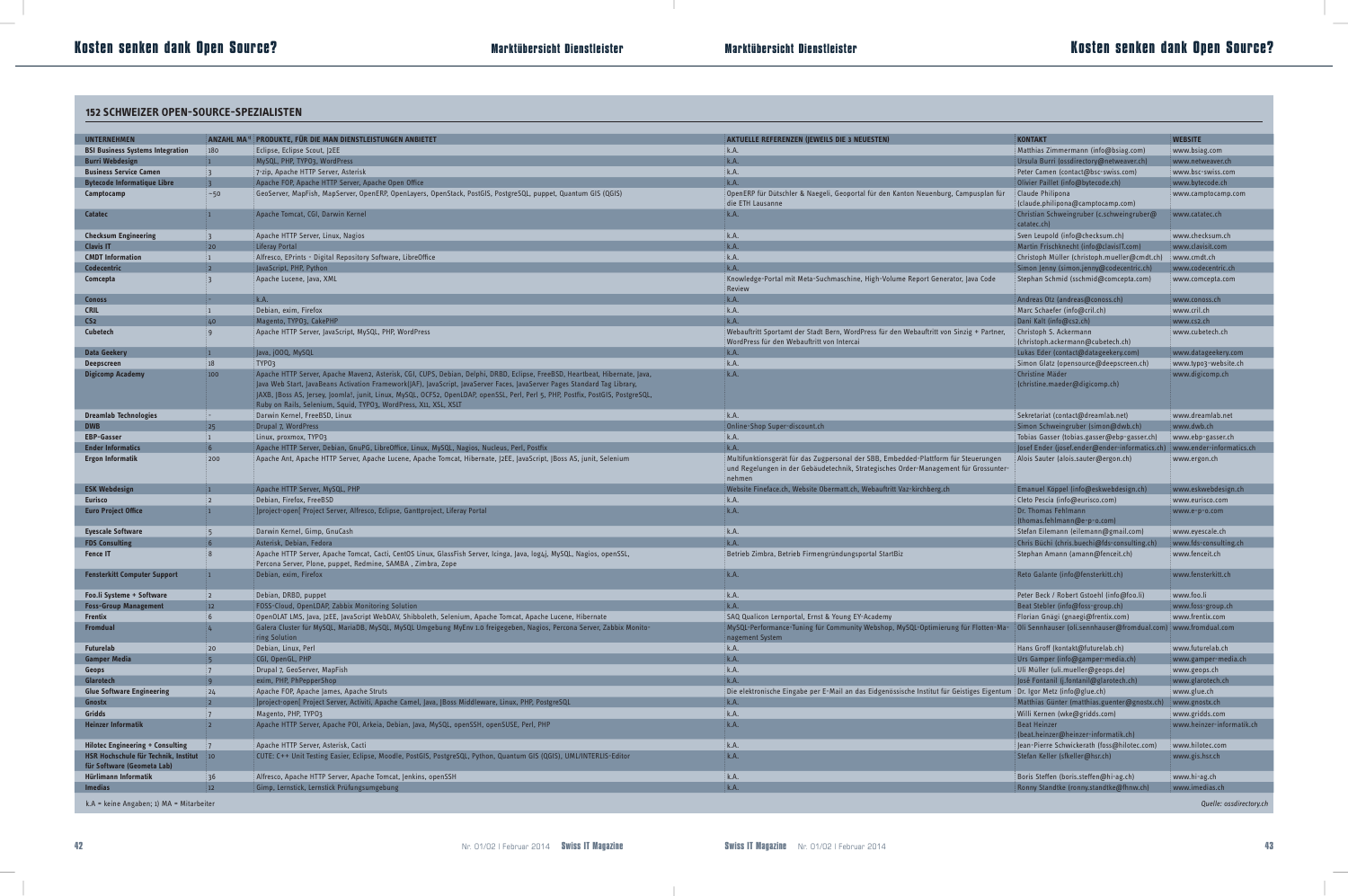# **Marktübersicht Dienstleister Kosten senken dank Open Source?**

| <b>152 SCHWEIZER OPEN-SOURCE-SPEZIALISTEN</b>                       |                  |                                                                                                                                                                                                                                                                            |                                                                                                                                                                                                           |                                                                                                |                          |  |  |
|---------------------------------------------------------------------|------------------|----------------------------------------------------------------------------------------------------------------------------------------------------------------------------------------------------------------------------------------------------------------------------|-----------------------------------------------------------------------------------------------------------------------------------------------------------------------------------------------------------|------------------------------------------------------------------------------------------------|--------------------------|--|--|
| <b>UNTERNEHMEN</b>                                                  |                  | ANZAHL MA <sup>1)</sup> PRODUKTE, FÜR DIE MAN DIENSTLEISTUNGEN ANBIETET                                                                                                                                                                                                    | AKTUELLE REFERENZEN (JEWEILS DIE 3 NEUESTEN)                                                                                                                                                              | <b>KONTAKT</b>                                                                                 | <b>WEBSITE</b>           |  |  |
| <b>Imsec</b>                                                        |                  | Apache Open Office, Debian, GnuPG, LibreOffice, verinice.                                                                                                                                                                                                                  | k.A.                                                                                                                                                                                                      | Dr. Marcus Holthaus<br>(marcus.holthaus@imsec.ch)                                              | : www.imsec.ch           |  |  |
| Indato                                                              |                  | Apache Open Office, Apache Tomcat, Gentoo                                                                                                                                                                                                                                  | k.A.                                                                                                                                                                                                      | Daniel Kühni (info@indato.ch)                                                                  | www.indato.ch            |  |  |
| Ing.-Büro Andreas Gross                                             | 12 <sup>2</sup>  | Joomla!, Magento, Moodle                                                                                                                                                                                                                                                   | Open Source CMS Joomla für Mebatech, phpList für den Verein Bürger für Bürger, Moodle<br>E-Learning für Neuapostolische Kirche International in Zürich                                                    | Andreas Gross (andreas.gross@swiss-ecom-<br>merce.ch)                                          | www.swiss-ecommerce.ch » |  |  |
| <b>InnovatelT</b>                                                   |                  | Apache HTTP Server, Asterisk, Hibernate                                                                                                                                                                                                                                    | k.A.                                                                                                                                                                                                      | Felix Honold (fh@innovate-it.ch)                                                               | www.innovate-it.ch       |  |  |
| Integratio                                                          | 6                | ADempiere, iDempiere                                                                                                                                                                                                                                                       | iDempiere für Non-Profit-Organisation Goutte d'eau, iDempiere für Sipel, iDempiere für<br><b>Hans Auler GmbH</b>                                                                                          | Philippe Baumann (philippe.baumann@<br>integratio.ch)                                          | www.integratio.ch        |  |  |
| <b>Internezzo</b>                                                   | 14               | Apache Solr, Linux, Magento, PHP, TYPO3, WordPress                                                                                                                                                                                                                         | PHP und Typo3 für das Zuger Kantonsspital, Typo3 für den Waldwirtschaftsverband<br>Schweiz, Wordpress-Blog für Suisa                                                                                      | Daniel Bachmann (info@internezzo.ch)                                                           | www.internezzo.ch        |  |  |
| <b>Intersys</b>                                                     | 26               | Apache HTTP Server, Apache Tomcat, Bugzilla, CGI, Eclipse, J2EE, Java, JavaScript, junit, MySQL, Perl, Ruby, XML                                                                                                                                                           | k.A.                                                                                                                                                                                                      | Rolf Kohler (rolf.kohler@intersys.ch)                                                          | www.intersys.ch          |  |  |
| <b>Inventec Informatik</b>                                          | ં ર              | Java, Linux, PHP                                                                                                                                                                                                                                                           | k.A.                                                                                                                                                                                                      | Christian d'Heureuse (chdh@inventec.ch)                                                        | www.inventec.ch          |  |  |
| Jeremias Märki Software-Entwick-<br>lung und Beratung               |                  | Apache FOP, Barcode4J, XSL                                                                                                                                                                                                                                                 | k.A.                                                                                                                                                                                                      | Jeremias Märki (info@jeremias-maerki.ch)                                                       | : www.jeremias-maerki.ch |  |  |
| K. Lienhard Ingenieurbüro                                           | $30+$            | MapServer, PostGIS, SQLite                                                                                                                                                                                                                                                 | k.A.                                                                                                                                                                                                      | Adrian Matter (matter@lienhard-ag.ch)                                                          | www.lienhard-ag.ch »     |  |  |
| <b>Klauser Informatik</b>                                           | $\blacksquare$   | Apache Open Office, CGI, Firefox                                                                                                                                                                                                                                           | k.A.                                                                                                                                                                                                      | Werner Klauser (klauser@klauser.ch)                                                            | www.klauser.ch           |  |  |
| <b>Kolab Systems</b>                                                | $\frac{1}{2}$ 10 | Apache HTTP Server, Asterisk, Kolab Groupware Solution                                                                                                                                                                                                                     | k.A.                                                                                                                                                                                                      | Torsten Grote (grote@kolabsys.com)                                                             | www.kolabsys.com         |  |  |
| Koller.ch $-$ ICT und Bildung                                       | 8                | ILIAS, Liferay Portal, Moodle                                                                                                                                                                                                                                              | k.A.                                                                                                                                                                                                      | Robert Koller (robert@koller.ch)                                                               | www.koller.ch            |  |  |
| <b>Lauper Computing</b>                                             | $\overline{3}$   | kOOL - das Kommunikations-Tool, PHP, TYPO3                                                                                                                                                                                                                                 | Typo3 für Opensource.ch<br>k.A.                                                                                                                                                                           | Renzo Lauper (renzo@laupercomputing.ch)<br>Daniel Westermann                                   | www.laupercomputing.ch   |  |  |
| LC Systems-Engineering                                              | 50               | Linux, PostgreSQL, puppet                                                                                                                                                                                                                                                  |                                                                                                                                                                                                           | (daniel.westermann@lcsystems.ch)                                                               | www.lcsystems.ch         |  |  |
| Leanux.ch                                                           | 13               | ; 7-zip, Alfresco, Apache HTTP Server, Firefox, Java, LaTeX, LibreOffice, Linux, Perl, PHP, PhPepperShop, PostgreSQL, SAMBA [<br>SQL-Ledger, Ubuntu Linux                                                                                                                  | Facturaplus für Raiffeisen, ESRlight für Postfinance                                                                                                                                                      | Martin Elmer (Martin.Elmer@leanux.ch)                                                          | www.leanux.ch            |  |  |
| <b>Leuchter Open Source Solutions</b>                               |                  | Apache Open Office, PostgreSQL, Python, Tryton ERP                                                                                                                                                                                                                         | Tryton für Minipooper, Tryton für Power Solutions, Tryton für La Passarella                                                                                                                               | Stefan Flück (stefan.flueck@leuchterag.ch                                                      | www.tryton.leuchterag.ch |  |  |
| <b>Leutert Netservices</b>                                          | $\overline{2}$   | Wireshark Network Analyser                                                                                                                                                                                                                                                 | Swisscom IT Services, Netstream ICT Service Provider, Skyguide Navigation Services                                                                                                                        | Rolf Leutert (leutert@wireshark.ch)                                                            | www.wireshark.ch         |  |  |
| Liip                                                                | <b>P</b> >70     | : Drupal 7, JavaScript, Magento, Mahara, Moodle, MySQL, PHP, PostgreSQL, Shibboleth, SQLite, Symfony2, WordPress, XML, XSL,<br><b>XSLT</b>                                                                                                                                 | k.A.                                                                                                                                                                                                      | Philipp Egli Jung (contact@liip.ch)                                                            | www.liip.ch              |  |  |
| <b>Logintas Information Services</b>                                | $\overline{2}$   | Debian, Firefox, GnuPG, LibreOffice, Linux, openSSH, openSSL, OpenStack, Ubuntu Linux                                                                                                                                                                                      | k.A.                                                                                                                                                                                                      | Dr. Marcus Holthaus<br>(Marcus.Holthaus@logintas.ch)                                           | www.logintas.ch          |  |  |
| <b>Magnolia International</b>                                       | 30 <sup>°</sup>  | Magnolia                                                                                                                                                                                                                                                                   | Magnolia CMS für den neuen Web-Auftritt von Basel-Stadt, Magnolia CMS für die neue<br>weltweite Webplattform von Fitch Ratings, Aperto und Magnolia realisieren neue CMS-Inf-<br>rastruktur für MBC Group | Magnolia International<br>(info@magnolia-cms.com)                                              | www.magnolia-cms.com     |  |  |
| Märki Informatik                                                    |                  | <b>XSLT</b>                                                                                                                                                                                                                                                                | k.A.                                                                                                                                                                                                      | Hans Märki<br>(yrotceridoss.hans.maerki@ergoinfo.ch)                                           | www.maerki.com           |  |  |
| <b>Micro Systems</b>                                                |                  | PostgreSQL                                                                                                                                                                                                                                                                 | k.A.                                                                                                                                                                                                      | Marc Balmer (marc@msys.ch)                                                                     | www.msys.ch              |  |  |
| <b>Mimacom</b>                                                      | 150              | Alfresco, Apache Maven2, Apache Tomcat, Eclipse, Elastic Search / Kibana, Hibernate, ICEfaces, J2EE, Java, JavaScript, JavaServer<br>Faces, junit, log4j, mimacom path technology, mimacom path toolchain, MySQL, Selenium, Spring, Subversion, XML, XSL, XSLT!            | Mystraumann Intranetlösung für Straumann, BeeBOP-System zur Ressourcenplanung für<br>Beeline, Mybasler Mitarbeiterportal für die Basler Versicherungen                                                    | <b>Daniel Meienberg</b><br>(daniel.meienberg@mimacom.com)                                      | www.mimacom.com          |  |  |
| <b>Miromico</b>                                                     | 22               | Linux, Python, Ubuntu Linux                                                                                                                                                                                                                                                | k.A.                                                                                                                                                                                                      | Alexander Raimondi (raimondi@miromico.ch)                                                      | www.miromico.ch          |  |  |
| Mobweb                                                              | $\mathbf{1}$     | Magento, PHP                                                                                                                                                                                                                                                               | k.A.                                                                                                                                                                                                      | Louis Bataillard (info@mobweb.ch)                                                              | www.mobweb.ch            |  |  |
| <b>MP Technology</b>                                                |                  | Apache Tomcat, J2EE, JasperReports                                                                                                                                                                                                                                         | K.A.                                                                                                                                                                                                      | Patrick Pfister (pfister@mptechnology.ch)                                                      | www.mptechnology.ch      |  |  |
| <b>Ncode</b>                                                        | 6                | Linux, openSSH, openSSL                                                                                                                                                                                                                                                    | k.A.                                                                                                                                                                                                      | Oli Kessler (info@ncode.ch)                                                                    | www.ncode.ch             |  |  |
| Nelson - Technische Informatik                                      | $2^{\circ}$      | Open Source ERP, TYPO3, Zentyal                                                                                                                                                                                                                                            | Webauftritt Limit Licht Aarau, ERP in der Architektur, Begutachtungen, Sanierungen,<br><b>Webauftritt Freier Pfarrer</b>                                                                                  | Manfred Nelson (kontakt@nelson-it.ch)                                                          | www.nelson-it.ch         |  |  |
| <b>Neratec Solutions</b>                                            | 35               | Debian, Java, KDE, Linux, MySQL, Python, Ruby, Ubuntu Linux                                                                                                                                                                                                                | k.A.                                                                                                                                                                                                      | Hans Kaufmann (hans.kaufmann@neratec.com) www.neratec.com                                      |                          |  |  |
| <b>Netconsult</b>                                                   | 6                | MySQL, PHP, TYPO3                                                                                                                                                                                                                                                          | Myoda - die Plattform für Gesundheits- und Sozialberufe                                                                                                                                                   | Ernest Peter (typo3@netconsult.ch)                                                             | www.netconsult.ch        |  |  |
| <b>Netnea</b><br><b>Netzschmiede</b>                                | 2 <sup>1</sup>   | Apache HTTP Server, ModSecurity, Nagios, Net-SNMP, Netdisco, OpenLDAP, PostgreSQL, Zenoss<br>Apache Open Office, Apache Tomcat, Apache Velocity, Bouncy Castle, Debian, Ehcache, Fedora, Firefox, Gimp, Gnome, GnuPG,                                                      | k.A.<br>k.A.                                                                                                                                                                                              | Jiri Dvorak (info@netnea.com)<br>Simon Moser (simon.moser@netzschmiede.ch) www.netzschmiede.ch | www.netnea.com           |  |  |
|                                                                     |                  | Hibernate,  2EE,  ava,  Boss AS, KDE, Knoppix, Kubuntu, LaTeX, Linux, MySQL, OpenLDAP, openSSH, oVirt, Perl, Perl 5, Postfix,<br>PostgreSQL, puppet, RHEL, RHEV, SAMBA , Selenium, SQLite, SUSE Linux Enterprise, Ubuntu Linux, WebDAV, X Server, X11, XSL,<br><b>XSLT</b> |                                                                                                                                                                                                           |                                                                                                |                          |  |  |
| <b>Nexell</b>                                                       | 15               | CiviCRM, Joomla!, Magento                                                                                                                                                                                                                                                  | k.A.                                                                                                                                                                                                      | John Sas (john.sas@nexell.net)                                                                 | www.nexell.net           |  |  |
| <b>Nice</b>                                                         | $\mathbf{1}$     | k.A.                                                                                                                                                                                                                                                                       | k.A.                                                                                                                                                                                                      | Matthias Stürmer (ms@thatsnice.ch)                                                             | www.thatsnice.ch         |  |  |
| <b>Nine Internet Solutions</b>                                      | 30 <sub>o</sub>  | Apache Tomcat, Debian, DRBD, Java, Linux, MySQL, OpenLDAP, openSSH, openSSL, Perl, PHP, Postfix, PostGIS, PostgreSQL,<br>puppet, Python, Ruby, Ruby on Rails, Shibboleth, SQLite, Subversion, Ubuntu Linux, Varnish Cache, vim, WebDAV (                                   | Hosting u.a. von Nzz.ch, Wwf.ch, Deindeal.ch, Rogerfederer.com, Geschenkidee.ch                                                                                                                           | Philipp Koch (info@nine.ch)                                                                    | www.nine.ch              |  |  |
| <b>Nowhow Solutions</b>                                             | 11               | Apche OFBiz, Java, JavaServer Faces                                                                                                                                                                                                                                        | k.A.                                                                                                                                                                                                      | Roger Pfister (roger.pfister@nowhow.ch)                                                        | www.nowhow.ch            |  |  |
| <b>Object ECM</b>                                                   |                  | Alfresco, Java, Shibboleth                                                                                                                                                                                                                                                 | Alfresco bei der Schweizerischen Bibliothek für Blinde, Seh- und Lesebehinderte                                                                                                                           | Oliver Huser (info@object.ch)                                                                  | www.object.ch            |  |  |
| <b>Oetiker + Partner</b>                                            | 8 <sup>°</sup>   | [avaScript, LaTeX, Mojolicious, Perl, Perl 5, gooxdoo, Silverstripe, Ubuntu Linux, Zimbra                                                                                                                                                                                  | Agrammon, Benchmarking von Stromqualitätsmessung mit NeQual, Extopus Monitoring<br>Frontend                                                                                                               | Fritz Zaucker (fritz.zaucker@oetiker.ch)                                                       | www.oetiker.ch           |  |  |
| Oits.ch                                                             |                  | LTSP, oVirt, SOGo Groupware                                                                                                                                                                                                                                                | k.A.                                                                                                                                                                                                      | Attila Mathé                                                                                   | www.oits.ch              |  |  |
| <b>Openfactory</b>                                                  |                  | Debian, Firefox, FreeBSD                                                                                                                                                                                                                                                   | k.A.                                                                                                                                                                                                      | (attila.mathe@mcs-informatik.com)<br>Silvan Gebhardt (gebhardt@openfactory.ch)                 | www.openfactory.ch       |  |  |
| <b>Oxon</b>                                                         | 12               | Linux, PHP, PostgreSQL                                                                                                                                                                                                                                                     | k.A.                                                                                                                                                                                                      | Thomas Garaio (thomas.garaio@oxon.ch)                                                          | www.oxon.ch              |  |  |
|                                                                     |                  |                                                                                                                                                                                                                                                                            |                                                                                                                                                                                                           |                                                                                                |                          |  |  |
| k.A = keine Angaben; 1) MA = Mitarbeiter<br>Quelle: ossdirectory.ch |                  |                                                                                                                                                                                                                                                                            |                                                                                                                                                                                                           |                                                                                                |                          |  |  |